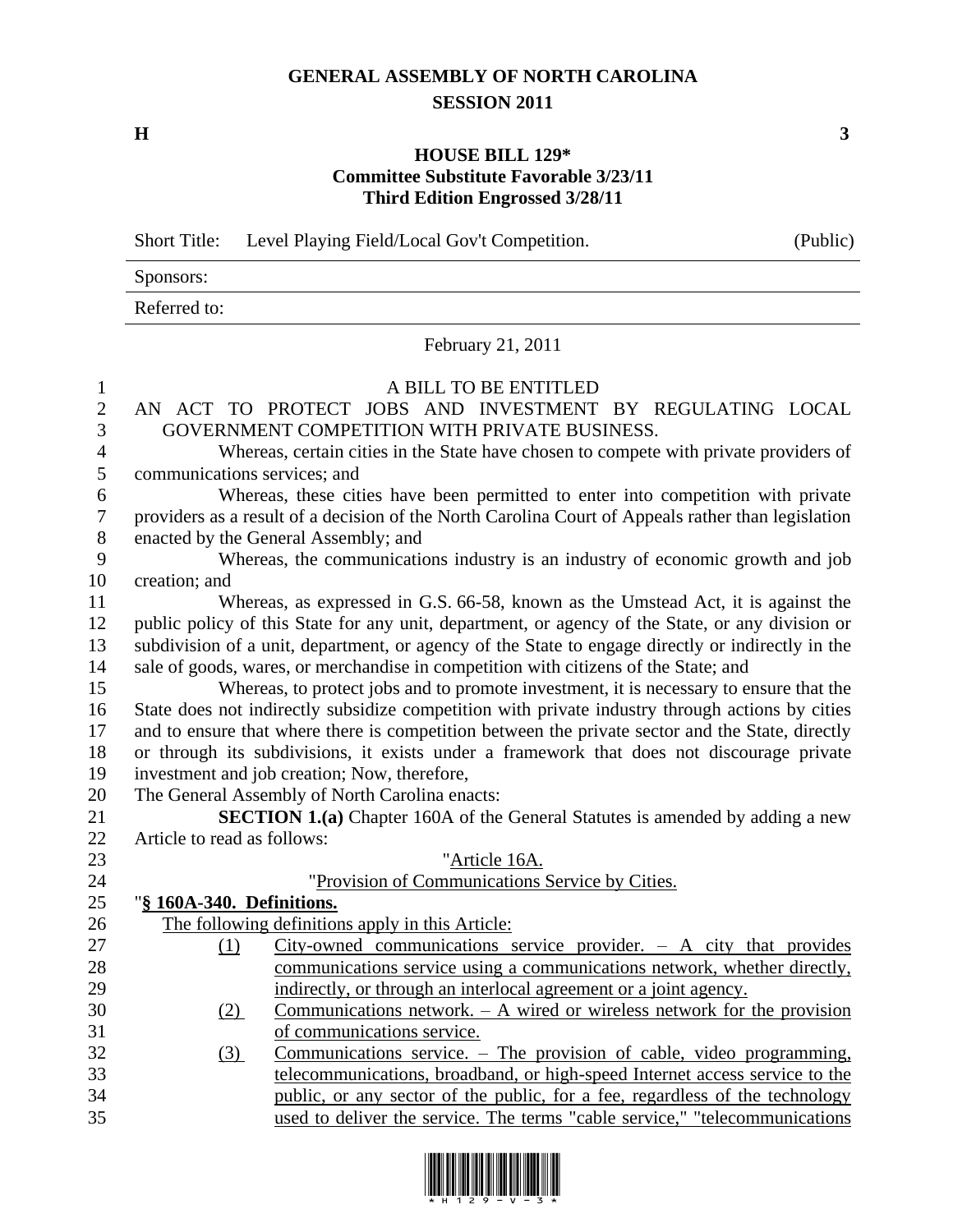|                   | <b>General Assembly Of North Carolina</b><br><b>Session 2011</b>                    |
|-------------------|-------------------------------------------------------------------------------------|
|                   | service," and "video programming service" have the same meanings as in              |
|                   | G.S. 105-164.3. Neither the sharing of data between the governmental                |
|                   | entities for governmental purposes nor the provision of free services to the        |
|                   | public or a subset thereof shall be considered the provision of                     |
|                   | communications service.                                                             |
| $\left(4\right)$  | High-speed Internet access service. – Internet access service with                  |
|                   | transmission speeds that are consistent with requirements for basic                 |
|                   | broadband service as defined by the Federal Communications Commission.              |
| <u>(5)</u>        | Interlocal agreement. - An agreement between units of local government as           |
|                   | authorized by Part 1 of Article 20 of Chapter 160A of the General Statutes.         |
| $\underline{(6)}$ | <u>Joint agency. – A joint agency created under Part 1 of Article 20 of Chapter</u> |
|                   | 160A of the General Statutes.                                                       |
|                   | "§ 160A-340.1. City-owned communications service provider requirements.             |
| (a)               | A city-owned communications service provider shall meet all of the following        |
| requirements:     |                                                                                     |
| (1)               | Comply in its provision of communications service with all local, State, and        |
|                   | federal laws, regulations, or other requirements applicable to the provision of     |
|                   | the communications service if provided by a private communications service          |
|                   | provider.                                                                           |
| (2)               | In accordance with the provisions of Chapter 159 of the General Statutes, the       |
|                   | Local Government Finance Act, establish one or more separate enterprise             |
|                   | funds for the provision of communications service, use the enterprise funds         |
|                   | to separately account for revenues, expenses, property, and source of               |
|                   | investment dollars associated with the provision of communications service,         |
|                   | and prepare and publish an independent annual report and audit in                   |
|                   | accordance with generally accepted accounting principles that reflect the           |
|                   | fully allocated cost of providing the communications service, including all         |
|                   | direct and indirect costs. An annual independent audit conducted under              |
|                   | G.S. 159-34 and submitted to the Local Government Commission satisfies              |
|                   | the audit requirement of this subdivision.                                          |
| (3)               | Limit the provision of communications service to within the corporate limits        |
|                   | of the city providing the communications service.                                   |
| (4)               | Shall not, directly or indirectly, under the powers of a city, exercise power or    |
|                   | authority in <u>any area, including zoning or land-use regulation</u> , or exercise |
|                   | power to withhold or delay the provision of monopoly utility service, to            |
|                   | require any person, including residents of a particular development, to use or      |
|                   | subscribe to any communications service provided by the city-owned                  |
|                   | communications service provider.                                                    |
| (5)               | Shall provide nondiscriminatory access to private communications service            |
|                   | providers on a first-come, first-served basis to rights-of-way, poles, or           |
|                   | conduits owned, leased, or operated by the city unless the facilities have          |
|                   | insufficient capacity for the access and additional capacity cannot reasonably      |
|                   | be added to the facilities. For purposes of this subdivision, the term              |
|                   | "nondiscriminatory access" means that, at a minimum, access shall be                |
|                   | granted on the same terms and conditions as that given to a city-owned              |
|                   | communications service provider.                                                    |
| (6)               | Shall not air advertisements or other promotions for the city-owned                 |
|                   | communications service on a public, educational, or governmental access             |
|                   | channel if the city requires another communications service provider to carry       |
|                   | the channel. The city shall not use city resources that are not allocated for       |
|                   | cost accounting purposes to the city-owned communications service to                |
|                   |                                                                                     |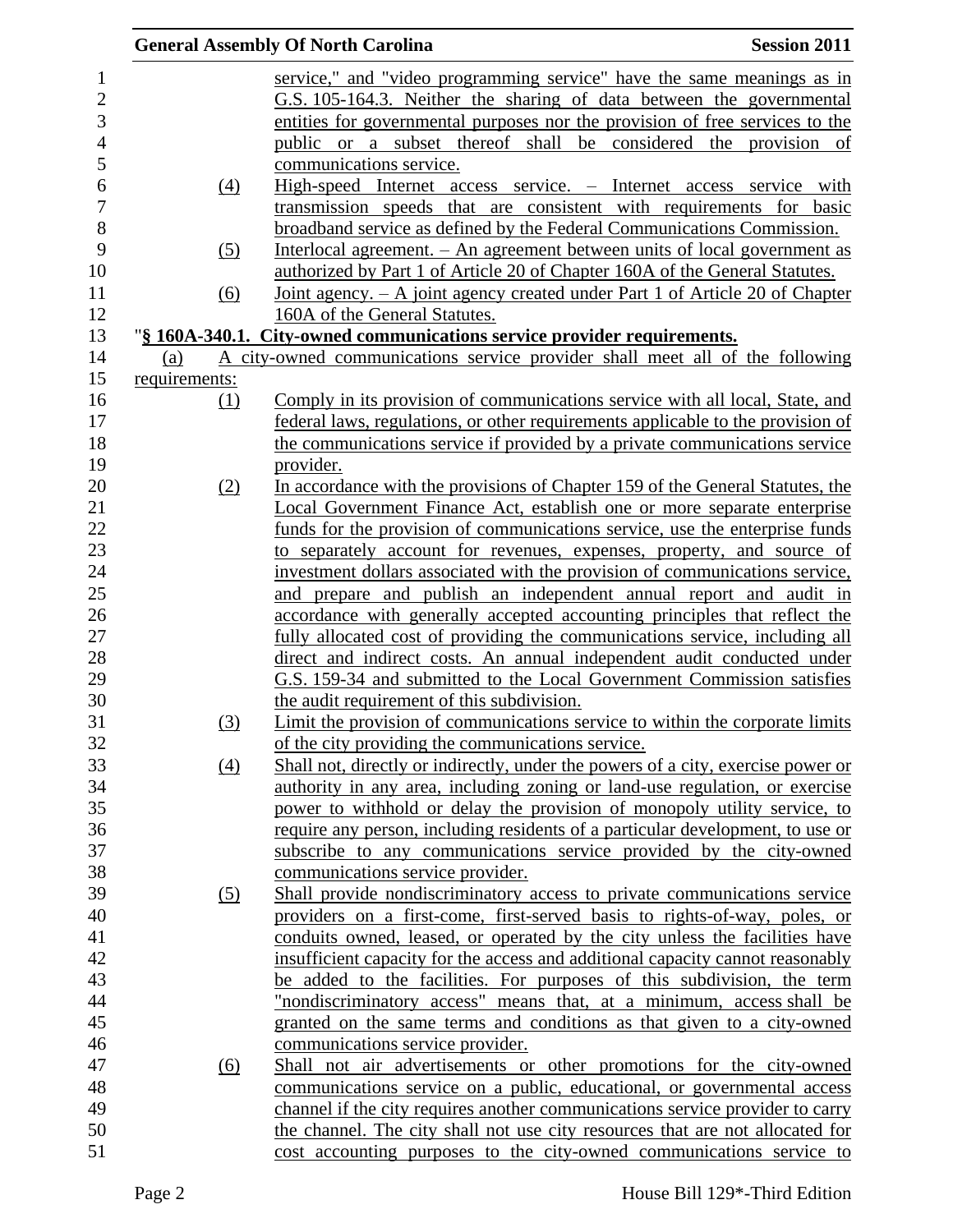|                            | <b>General Assembly Of North Carolina</b>                                                         | <b>Session 2011</b> |
|----------------------------|---------------------------------------------------------------------------------------------------|---------------------|
|                            | promote city-owned communications service in comparison to private                                |                     |
|                            | services or, directly or indirectly, require city employees, officers, or                         |                     |
|                            | contractors to purchase city services.                                                            |                     |
| <u>(7)</u>                 | Shall not subsidize the provision of communications service with funds from                       |                     |
|                            | any other noncommunications service, operation, or other revenue source,                          |                     |
|                            | including any funds or revenue generated from electric, gas, water, sewer, or                     |                     |
|                            | garbage services.                                                                                 |                     |
| <u>(8)</u>                 | Shall not price any communications service below the cost of providing the                        |                     |
|                            | service, including any direct or indirect subsidies received by the city-owned                    |                     |
|                            | communications service provider and allocation of costs associated with any                       |                     |
|                            | shared use of buildings, equipment, vehicles, and personnel with other city                       |                     |
|                            | departments. The city shall, in calculating the costs of providing the                            |                     |
|                            | communications service, impute (i) the cost of the capital component that is                      |                     |
|                            | equivalent to the cost of capital available to private communications service                     |                     |
|                            | providers in the same locality and (ii) an amount equal to all taxes, including                   |                     |
|                            | property taxes, licenses, fees, and other assessments that would apply to a                       |                     |
|                            | private communications service provider, including federal, State, and local                      |                     |
|                            | taxes; rights-of-way, franchise, consent, or administrative fees; and pole                        |                     |
|                            | attachment fees. In calculating the costs of the service the city may amortize                    |                     |
|                            | the capital assets of the communications system over the useful life of the                       |                     |
|                            | assets in accordance with generally accepted principles of governmental                           |                     |
|                            | accounting.                                                                                       |                     |
| (9)                        | The city shall annually remit to the general fund of the city an amount                           |                     |
|                            | equivalent to all taxes or fees a private communications service provider                         |                     |
|                            | would be required to pay the city or county in which the city is located,                         |                     |
|                            | including any applicable tax refunds received by the city-owned                                   |                     |
|                            | communications service provider because of its government status and a sum                        |                     |
|                            | equal to the amount of property tax that would have been due if the                               |                     |
|                            | city-owned communications service provider were a private communications                          |                     |
|                            | service provider.                                                                                 |                     |
| (b)                        | A city-owned communications service provider shall not be required to obtain voter                |                     |
|                            | approval under G.S. 160A-321 prior to the sale or discontinuance of the city's communications     |                     |
| network.                   |                                                                                                   |                     |
| "§ 160A-340.2. Exemptions. |                                                                                                   |                     |
| (a)                        | The provisions of G.S. 160A-340.1, 160A-340.4, 160A-340.5, and 160A-340.6 do                      |                     |
|                            | not apply to the purchase, lease, construction, or operation of facilities by a city to provide   |                     |
|                            | communications service within the city's corporate limits for the city's internal governmental    |                     |
|                            | purposes, including the sharing of data between governmental entities for governmental            |                     |
|                            | purposes, or within the corporate limits of another unit of local government that is a party with |                     |
|                            | the city to an interlocal agreement under Part 1 of Article 20 of Chapter 160A of the General     |                     |
|                            | Statutes for the provision of internal government services.                                       |                     |
| (b)                        | The provisions of G.S. 160A-340.1, 160A-340.4, and 160A-340.5 do not apply to                     |                     |
|                            | the provision of communications service in an unserved area. A city seeking to provide            |                     |
|                            | communications service in an unserved area shall petition the North Carolina Utilities            |                     |
|                            | Commission for a determination that an area is unserved. The petition shall identify with         |                     |
|                            | specificity the geographic area for which the designation is sought. Any private                  |                     |
|                            | communications service provider, or any other interested party, may, within a time established    |                     |
|                            | by order of the Commission, which time shall be no fewer than 30 days, file with the              |                     |
|                            | Commission an objection to the designation on the grounds that one or more areas designated       |                     |
|                            | in the petition is not an unserved area or that the city is not otherwise eligible to provide the |                     |
|                            | service. For purposes of this subsection, the term "unserved area" means a geographical area in   |                     |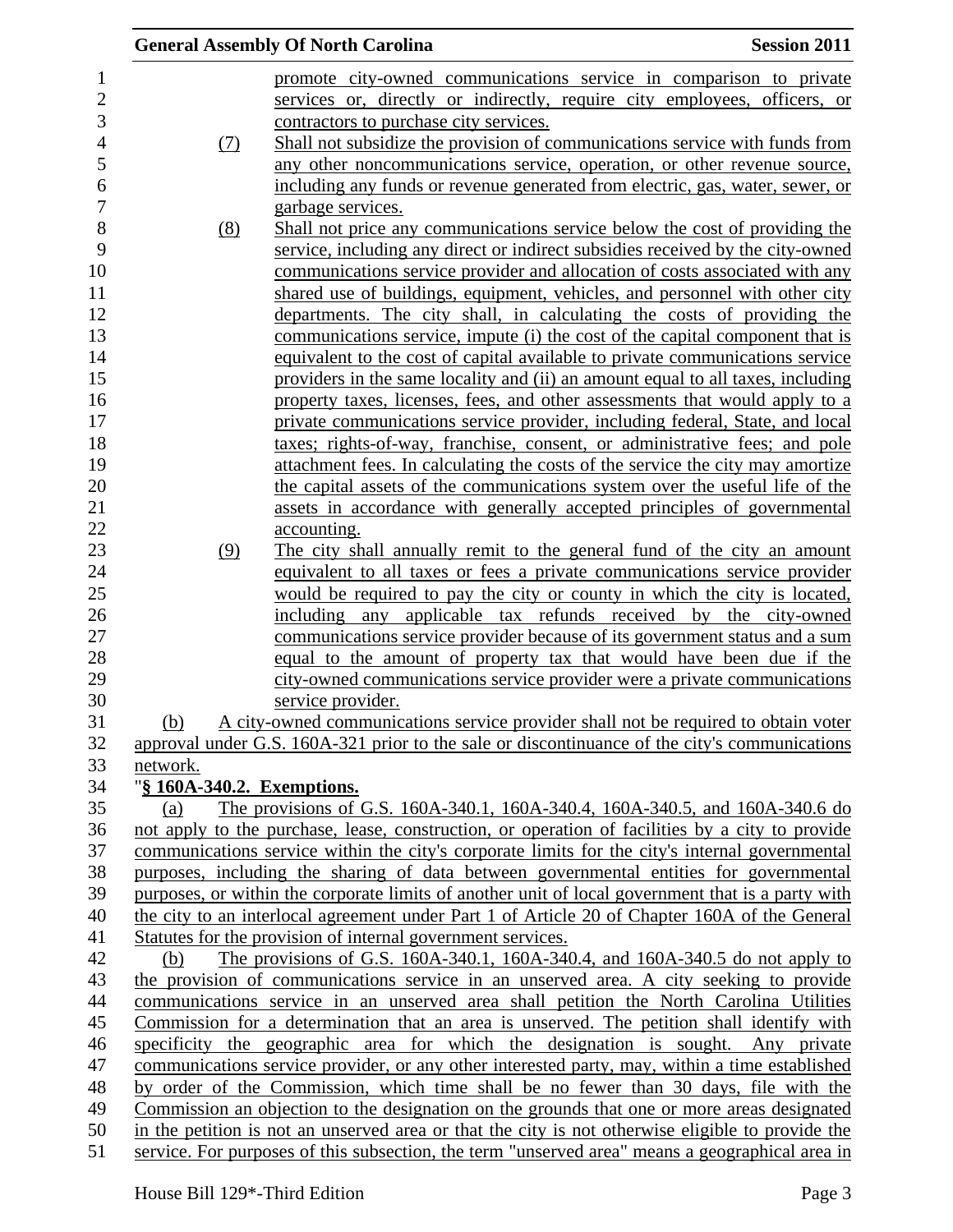|                           |                   | <b>General Assembly Of North Carolina</b>                                                                                                                                                | <b>Session 2011</b> |
|---------------------------|-------------------|------------------------------------------------------------------------------------------------------------------------------------------------------------------------------------------|---------------------|
|                           |                   | which at least fifty percent $(50\%)$ of households either have no access to high-speed Internet                                                                                         |                     |
|                           |                   | service or have access to high-speed Internet service only from a satellite provider.                                                                                                    |                     |
| (c)                       |                   | The provisions of G.S. 160A-340.1, 160A-340.3, 160A-340.4, 160A-340.5, and                                                                                                               |                     |
|                           |                   | 160A-340.6 do not apply to a city or joint agency providing communications service as of                                                                                                 |                     |
|                           |                   | January 1, 2011, provided the city or joint agency limits the provision of communications                                                                                                |                     |
|                           |                   | service to any one or more of the following:                                                                                                                                             |                     |
| (1)                       |                   | Persons within the corporate limits of the city providing the communications                                                                                                             |                     |
|                           | service.          |                                                                                                                                                                                          |                     |
| (2)                       |                   | Existing customers of the communications service as of April 1, 2011.                                                                                                                    |                     |
|                           |                   | Service to customers outside the service area of the city or joint agency shall                                                                                                          |                     |
|                           |                   | comply with the open bidding procedures of Article 8 of Chapter 143 upon                                                                                                                 |                     |
|                           |                   | the expiration or termination of the existing service contract.                                                                                                                          |                     |
| <u>(3)</u>                |                   | The following service areas:                                                                                                                                                             |                     |
|                           | <u>a.</u>         | For the joint agency operated by the cities of Davidson and                                                                                                                              |                     |
|                           |                   | Mooresville, the service area is the service area designated in the                                                                                                                      |                     |
|                           |                   | initial notice of franchise filed with the Secretary of State, and the                                                                                                                   |                     |
|                           |                   | contiguous area where the agency is offering service as of the                                                                                                                           |                     |
|                           |                   | effective date of this act connecting the cities of Davidson and                                                                                                                         |                     |
|                           |                   | Mooresville with areas set forth in the initial areas of franchise.                                                                                                                      |                     |
|                           | <u>b.</u>         | For the city of Salisbury, the service area is the corporate limits of                                                                                                                   |                     |
|                           |                   | the cities of Salisbury, Spencer, East Spencer, Rockwell, Granite                                                                                                                        |                     |
|                           |                   | Quarry, and the corridors between Salisbury and those cities only to                                                                                                                     |                     |
|                           |                   | the extent necessary to provide service to those cities.                                                                                                                                 |                     |
|                           | $\underline{c}$ . | For all other cities or joint agencies offering communications service,                                                                                                                  |                     |
|                           |                   | the service area is the area designated in the map filed as part of the<br>initial notice of franchise with the Secretary of State as of January 1,                                      |                     |
|                           |                   | 2011.                                                                                                                                                                                    |                     |
|                           |                   | "§ 160A-340.3. Notice; public hearing.                                                                                                                                                   |                     |
|                           |                   | A city or joint agency that proposes to provide communications service shall hold not fewer                                                                                              |                     |
|                           |                   | than two public hearings, which shall be held not less than 30 days apart, for the purpose of                                                                                            |                     |
|                           |                   | gathering information and comment. Notice of the hearings shall be published at least once a                                                                                             |                     |
|                           |                   | week for four consecutive weeks in the predominant newspaper of general circulation in the                                                                                               |                     |
|                           |                   | area in which the city is located. The notice shall also be provided to the North Carolina                                                                                               |                     |
|                           |                   | Utilities Commission, which shall post the notice on its Web site, and to all companies that                                                                                             |                     |
|                           |                   | have requested service of the notices from the city clerk. The city shall deposit the notice in the                                                                                      |                     |
|                           |                   | U.S. mail to companies that have requested notice at least 45 days prior to the hearing subject                                                                                          |                     |
|                           |                   | to the notice. Private communications service providers shall be permitted to participate fully in                                                                                       |                     |
|                           |                   | the public hearings by presenting testimony and documentation relevant to their service                                                                                                  |                     |
|                           |                   | offerings and the city's plans. Any feasibility study, business plan, or public survey conducted                                                                                         |                     |
|                           |                   | or prepared by the city in connection with the proposed communications service project is a                                                                                              |                     |
|                           |                   | public record as defined by G.S. 132-1 and shall be made available to the public prior to the                                                                                            |                     |
|                           |                   | public hearings required by this section. This section does not apply to the repair, rebuilding,                                                                                         |                     |
|                           |                   | replacement, or improvement of an existing communications network, or equipment relating                                                                                                 |                     |
| thereto.                  |                   |                                                                                                                                                                                          |                     |
| "§ 160A-340.4. Financing. |                   |                                                                                                                                                                                          |                     |
|                           |                   | (a) A city or joint agency subject to the provisions of G.S. 160A-340.1 shall not enter into                                                                                             |                     |
|                           |                   | a contract under G.S. 160A-19 or G.S. 160A-20 to purchase or to finance the purchase of                                                                                                  |                     |
|                           |                   | property for use in a communications network or to finance the construction of fixtures or<br>improvements for use in a communications network unless it complies with subsection (b) of |                     |
|                           |                   | this section. The provisions of this section shall not apply to the repair, rebuilding, replacement,                                                                                     |                     |
|                           |                   | or improvement of an existing communications network, or equipment relating thereto.                                                                                                     |                     |
|                           |                   |                                                                                                                                                                                          |                     |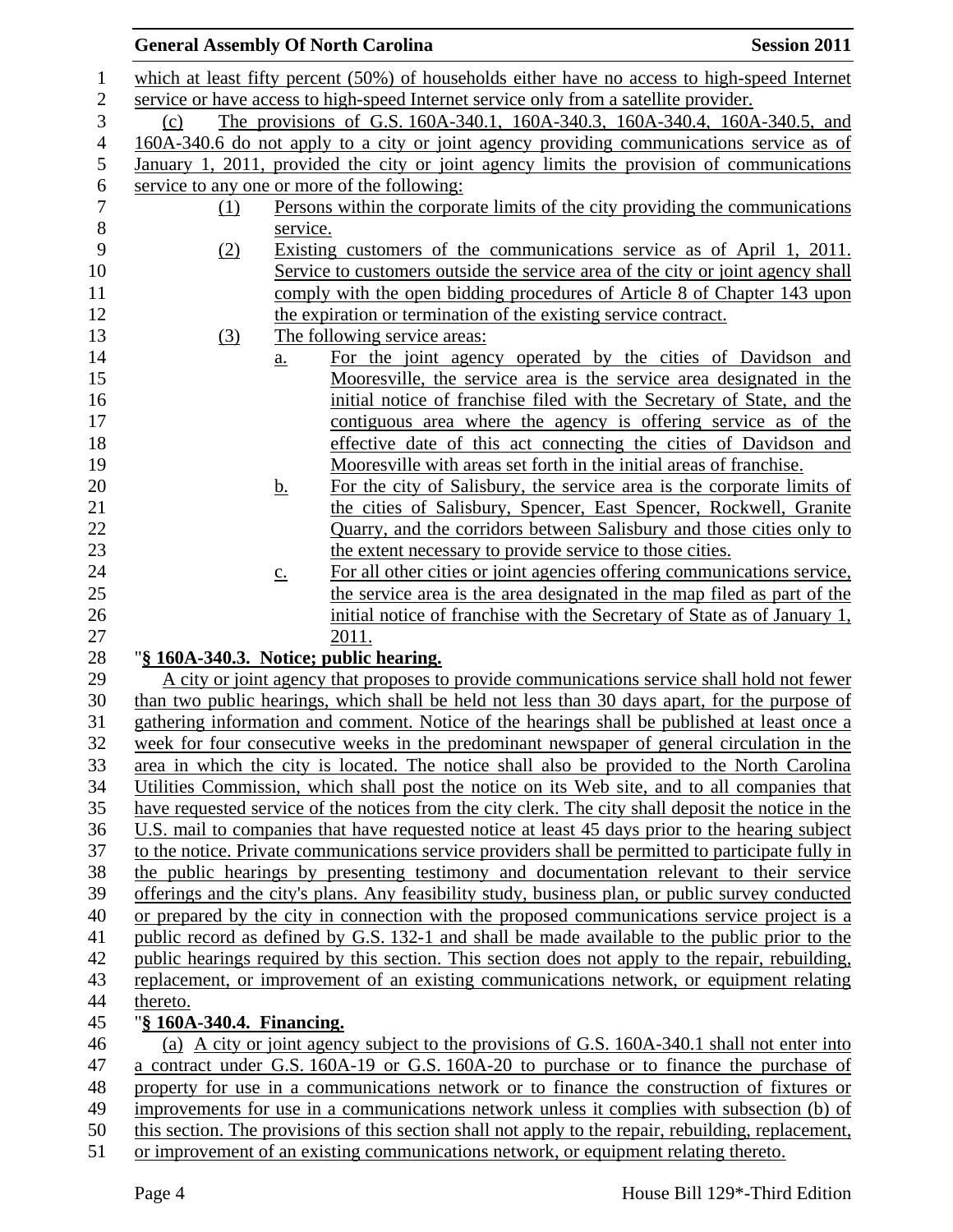## **General Assembly Of North Carolina Session 2011**

| $\mathbf 1$      |                                   | (b) A city shall not incur debt for the purpose of constructing a communications system              |
|------------------|-----------------------------------|------------------------------------------------------------------------------------------------------|
| $\boldsymbol{2}$ |                                   | without first holding a special election under G.S. 163-287 on the question of whether the city      |
| 3                |                                   | should incur debt for the proposed purposes. If a majority of the votes cast in the special          |
| $\overline{4}$   |                                   | election are for the city incurring the debt, the city may provide the communication service. If a   |
| 5                |                                   | majority of the votes cast in the special election are against the city incurring the debt, the city |
| 6                |                                   | shall not provide the communications service. However, nothing in this section shall prohibit a      |
| $\tau$           |                                   | city from revising its plan to offer communications service and calling another special election     |
| 8                |                                   | on the question prior to providing or offering to provide the service. A special election required   |
| 9                |                                   | under Chapter 159 of the General Statutes as a condition to the issuance of bonds shall satisfy      |
| 10               | the requirements of this section. |                                                                                                      |
| 11               |                                   | "§ 160A-340.5. Taxes; payments in lieu of taxes.                                                     |
| 12               | (a)                               | A communications network owned or operated by a city or joint agency shall be                        |
| 13               |                                   | exempt from property taxes. However, each city possessing an ownership share of a                    |
| 14               |                                   | communications network and a joint agency owning a communications network shall, in lieu of          |
| 15               |                                   | property taxes, pay to any county authorized to levy property taxes the amount which would be        |
| 16               |                                   | assessed as taxes on real and personal property if the communications network were otherwise         |
| 17               |                                   | subject to valuation and assessment. Any payments in lieu of taxes shall be due and shall bear       |
| 18               |                                   | interest, if unpaid, as in the case of taxes on other property.                                      |
| 19               | (b)                               | A city-owned communications service provider shall pay to the State, on an annual                    |
| 20               |                                   | basis, an amount in lieu of taxes that would otherwise be due the State if the communications        |
| 21               |                                   | service was provided by a private communications service provider, including State income,           |
| 22               |                                   | franchise, vehicle, motor fuel, and other similar taxes. The amount of the payment in lieu of        |
| 23               |                                   | taxes shall be set annually by the Department of Revenue and shall approximate the taxes that        |
| 24               |                                   | would be due if the communications service was undertaken by a private communications                |
| 25               |                                   | service provider. A city-owned communications provider must provide information requested            |
| 26               |                                   | by the Secretary of Revenue necessary for calculation of the assessment. The Department must         |
| 27               |                                   | inform each city-owned communications provider of the amount of the assessment by January            |
| 28               |                                   | of each year. The assessment is due by March 15 of each year. If the assessment is unpaid,           |
| 29               |                                   | the State may withhold the amount due, including interest on late payments, from distributions       |
| 30               |                                   | otherwise due the city under G.S. 105-164.44I.                                                       |
| 31               | (c)                               | A city-owned communications service provider or a joint agency that provides                         |
| 32               |                                   | communications service shall not be eligible for a refund under G.S. 105-164.14(c) for sales         |
| 33               |                                   | and use taxes paid on purchases of tangible personal property and services related to the            |
| 34               |                                   | provision of communications service, except to the extent a private communications service           |
| 35               |                                   | provider would be exempt from taxation.                                                              |
| 36               |                                   | "§ 160A-340.6. Public-private partnerships for communications service.                               |
| 37               | (a)                               | Prior to undertaking to construct a communications network for the provision of                      |
| 38               |                                   | communications service, a city shall first solicit proposals from private business in accordance     |
| 39               |                                   | with the procedures of this section.                                                                 |
| 40               | (b)                               | The city shall issue requests for proposals that specifies the nature and scope of the               |
| 41               |                                   | requested communications service, the area in which it is to be provided, any specifications and     |
| 42               |                                   | performance standards, and information as to the city's proposed participation in providing          |
| 43               |                                   | equipment, infrastructure, or other aspects of the service. The city may prescribe the form and      |
| 44               |                                   | content of proposals, and may require that proposals contain sufficiently detailed information to    |
| 45               |                                   | allow for an objective evaluation of proposals using the factors stated in subsection (c) of this    |
| 46               |                                   | section. Each proposal shall at minimum contain all of the following:                                |
| 47               | (1)                               | Information regarding the proposer's experience and qualifications to                                |
| 48               |                                   | perform the requirements of the proposal.                                                            |
| 49               | (2)                               | Information demonstrating the proposer's ability to secure financing needed                          |
| 50               |                                   | to perform the requirements of the proposal.                                                         |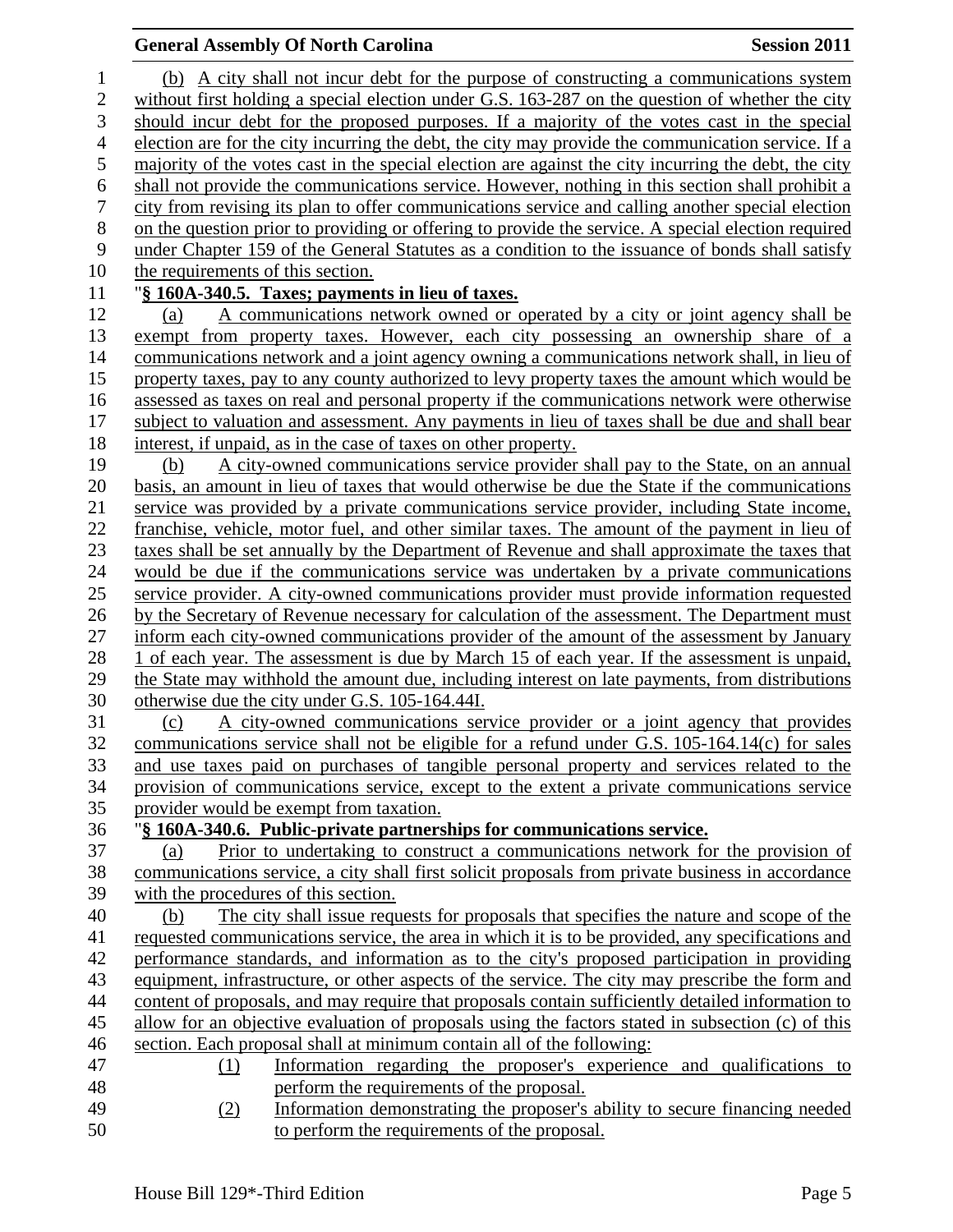|                |                          | <b>General Assembly Of North Carolina</b>                                                               | <b>Session 2011</b> |
|----------------|--------------------------|---------------------------------------------------------------------------------------------------------|---------------------|
| $\mathbf{1}$   | (3)                      | Information demonstrating the proposer's ability to provide staffing,                                   |                     |
| $\overline{2}$ |                          | implement work tasks, and carry out all other responsibilities necessary to                             |                     |
| 3              |                          | perform the requirements of the proposal.                                                               |                     |
| $\overline{4}$ | $\left(4\right)$         | Information clearly identifying and specifying all elements of cost of the                              |                     |
| 5              |                          | proposal for the term of the proposed contract, including the cost of the                               |                     |
| 6              |                          | purchase or lease of equipment and supplies, design, installation, operation,                           |                     |
| 7              |                          | management, and maintenance of any system, and any proposed services.                                   |                     |
| 8              | (5)                      | Any other information the city determines has a material bearing on its                                 |                     |
| 9              |                          | ability to evaluate the proposal.                                                                       |                     |
| 10             | (c)                      | The city shall provide notice that it is requesting proposals in accordance with this                   |                     |
| 11             |                          | subsection. The notice shall state the time and place where plans and specifications for the            |                     |
| 12             |                          | proposed service may be obtained and the time and place for opening proposals. Any notice               |                     |
| 13             |                          | given under this subsection shall reserve to the city the right to reject any or all proposals.         |                     |
| 14             |                          | Notice of request for proposals shall be given by all of the following methods:                         |                     |
| 15             | (1)                      | By mailing a notice of request for proposals to each firm that has obtained a                           |                     |
| 16             |                          | license or permit to use the public rights-of-way in the city to provide a                              |                     |
| 17             |                          | communications service within the city by depositing such notices in the                                |                     |
| 18             |                          | U.S. mail at least 30 days prior to the date specified for the opening of                               |                     |
| 19             |                          | proposals. In identifying firms, the city may rely upon lists provided by the                           |                     |
| 20             |                          | Office of the Secretary of State and the North Carolina Utilities                                       |                     |
| 21             |                          | Commission.                                                                                             |                     |
| 22             | <u>(2)</u>               | By posting a notice of request for proposals on the city's web site at least 30                         |                     |
| 23             |                          | days before the time specified for the opening of proposals.                                            |                     |
| 24             | (3)                      | By publishing a notice of request for proposals in a newspaper of general                               |                     |
| 25             |                          | circulation in the county in which the city is predominantly located at least                           |                     |
| 26             |                          | 30 days before the time specified for the opening of proposals.                                         |                     |
| 27             | (d)                      | In evaluating proposals, the city may consider any relevant factors, including system                   |                     |
| 28             |                          | design, system reliability, operational experience, operational costs, compatibility with existing      |                     |
| 29             |                          | systems and equipment, and emerging technology. The city may negotiate aspects of any                   |                     |
| 30             |                          | proposal with any responsible proposer with regard to these factors to determine which                  |                     |
| 31             |                          | proposal is the most responsive. A determination of most responsive proposer by the city shall          |                     |
| 32             | be final.                |                                                                                                         |                     |
| 33             | (e)                      | The city may negotiate a contract with the most responsive proposer for the                             |                     |
| 34             |                          | performance of communications services specified in the request for proposals. All contracts            |                     |
| 35             |                          | entered into pursuant to this section shall be approved and awarded by the governing body of            |                     |
| 36             | the city.                |                                                                                                         |                     |
| 37             | (f)                      | If the city is unable to successfully negotiate the terms of a contract with the most                   |                     |
| 38             |                          | responsive proposer with 60 days of the opening of the proposals, the city may proceed to               |                     |
| 39             |                          | negotiate with the firm determined to be the next most responsive proposer if such a proposer           |                     |
| 40             |                          | exists. If the city is unable to successfully negotiate the terms of a contract with the next most      |                     |
| 41             |                          | responsive proposer within 60 days, it may proceed under this Article to provide                        |                     |
| 42             | communications services. |                                                                                                         |                     |
| 43             | (g)                      | All proposals shall be sealed and shall be opened in public."                                           |                     |
| 44             |                          | <b>SECTION 1.(b)</b> G.S. 105-164.14 is amended by adding a new subsection to read:                     |                     |
| 45             |                          | $\frac{1}{2}$ (d2) A city subject to the provisions of G.S. 160A-340.5 is not allowed a refund of sales |                     |
| 46             |                          | and use taxes paid by it under this Article for purchases related to the provision of                   |                     |
| 47             |                          | communications services as defined in Article 16A of Chapter 160A."                                     |                     |
| 48             |                          | <b>SECTION 1.(c)</b> Subsection (b) of this section is effective when it becomes law and                |                     |
| 49             |                          | applies to sales made on or after that date.                                                            |                     |
| 50             |                          | <b>SECTION</b> 2.(a) G.S. $62-3(23)$ is amended by adding the following new                             |                     |
| 51             | sub-subdivision to read: |                                                                                                         |                     |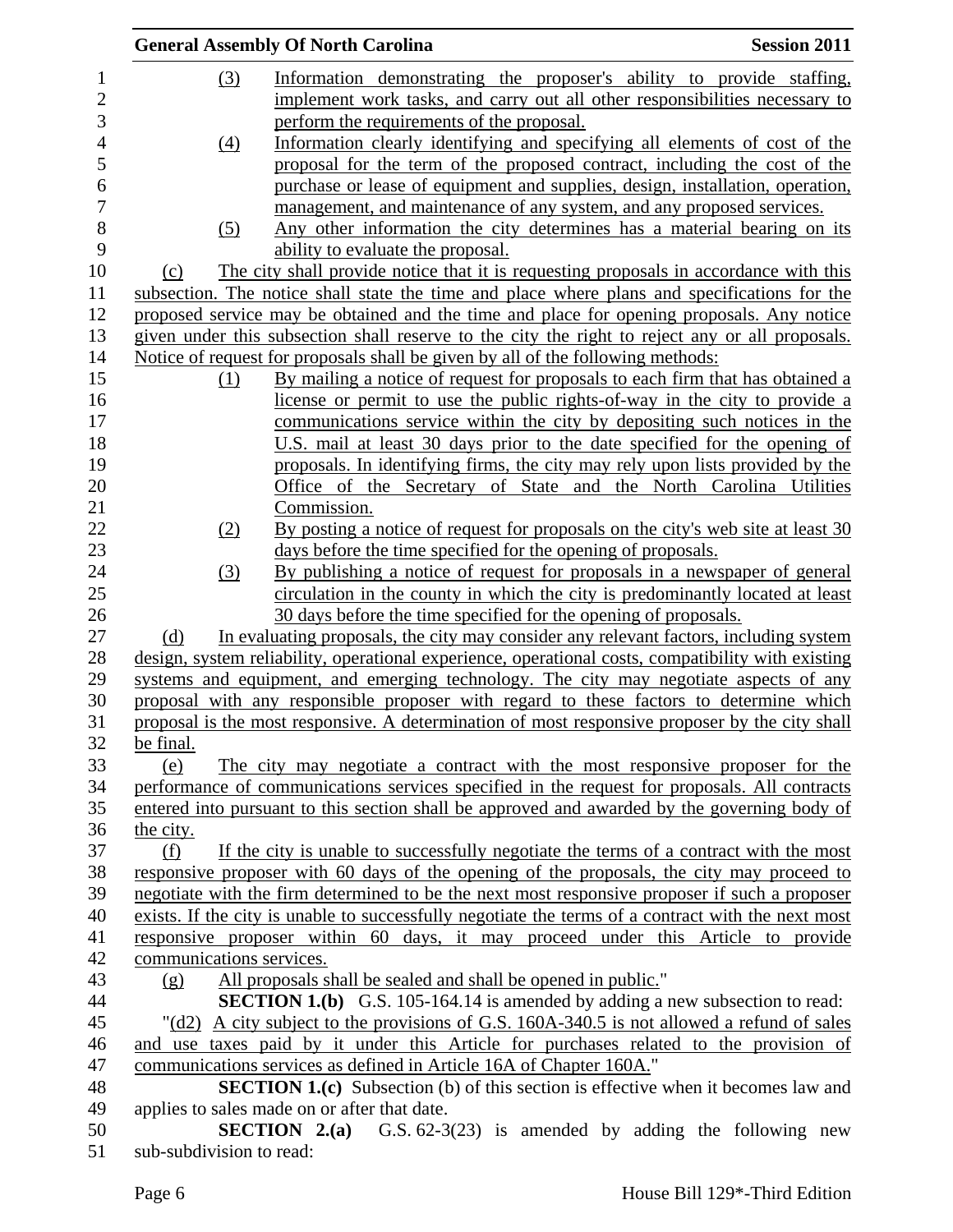|                    | <b>General Assembly Of North Carolina</b>                                                                                                               | <b>Session 2011</b> |
|--------------------|---------------------------------------------------------------------------------------------------------------------------------------------------------|---------------------|
|                    | " <u>l.</u><br>The term "public utility" shall include a city or a joint agency under                                                                   |                     |
|                    | Part 1 of Article 20 of Chapter 160A of the General Statutes that                                                                                       |                     |
|                    | provides service as defined in G.S. 62-3(23)a.6. and is subject to the                                                                                  |                     |
|                    | provisions of G.S. 160A-340.1."                                                                                                                         |                     |
|                    | <b>SECTION 2.(b)</b> This section shall not be construed to change the regulatory nature                                                                |                     |
|                    | of or requirements applicable to any particular service currently regulated by the Commission                                                           |                     |
|                    | under Chapter 62 of the General Statutes.                                                                                                               |                     |
|                    | <b>SECTION 3.</b> Subchapter IV of Chapter 159 of the General Statutes is amended by                                                                    |                     |
|                    | adding a new Article to read as follows:                                                                                                                |                     |
|                    | "Article 9A.                                                                                                                                            |                     |
|                    | "Borrowing by Cities for Competitive Purposes.                                                                                                          |                     |
|                    | "§ 159-175.10. Additional requirements for review of city financing application;                                                                        |                     |
|                    | communications service.                                                                                                                                 |                     |
|                    | The Commission shall apply additional requirements to an application for financing by a                                                                 |                     |
|                    | city or a joint agency under Part 1 of Article 20 of Chapter 160A of the General Statutes for the                                                       |                     |
|                    | construction, operation, expansion, or repair of a communications system or other infrastructure                                                        |                     |
|                    | for the purpose of offering communications service, as that term is defined in                                                                          |                     |
|                    | G.S. 160A-340(2), that is or will be competitive with communications service offered by a                                                               |                     |
|                    | private communications service provider. This section does not apply to the repair, rebuilding,                                                         |                     |
|                    | replacement, or improvement of an existing communications network, or equipment relating                                                                |                     |
|                    | thereto, but does apply to the expansion of such existing network. The additional requirements                                                          |                     |
| are the following: |                                                                                                                                                         |                     |
|                    | Prior to submitting an application to the Commission, a city or joint agency                                                                            |                     |
| (1)                |                                                                                                                                                         |                     |
|                    | shall comply with the provisions of G.S. 160A-340.3 requiring at least two<br>public hearings on the proposed communications service project and notice |                     |
|                    |                                                                                                                                                         |                     |
|                    | of the hearings to private communications service providers who have                                                                                    |                     |
|                    | requested notice.                                                                                                                                       |                     |
| <u>(2)</u>         | At the same time the application is submitted to the Commission, the city or                                                                            |                     |
|                    | joint agency shall serve a copy of the application on each person that                                                                                  |                     |
|                    | provides competitive communications service within the city's jurisdictional                                                                            |                     |
|                    | boundaries or in areas adjacent to the city. No hearing on the application                                                                              |                     |
|                    | shall be heard by the Commission until at least 60 days after the application                                                                           |                     |
|                    | is submitted to the Commission.                                                                                                                         |                     |
| (3)                | Upon the request of a communications service provider, the Commission                                                                                   |                     |
|                    | shall accept written and oral comments from competitive private                                                                                         |                     |
|                    | communications service providers in connection with any hearing or other                                                                                |                     |
|                    | review of the application.                                                                                                                              |                     |
| <u>(4)</u>         | In considering the probable net revenues of the proposed communications                                                                                 |                     |
|                    | service project, the Commission shall consider and make written findings on                                                                             |                     |
|                    | the reasonableness of the city or joint agency's revenue projections in light of                                                                        |                     |
|                    | the current and projected competitive environment for the services to be                                                                                |                     |
|                    | provided, taking into consideration the potential impact of technological                                                                               |                     |
|                    | innovation and change on the proposed service offerings and the level of                                                                                |                     |
|                    | demonstrated community support for the project.                                                                                                         |                     |
| (5)                | The city or joint agency making the application to the Commission shall bear                                                                            |                     |
|                    | the burden of persuasion with respect to subdivisions (1) through (4) of this                                                                           |                     |
|                    | section."                                                                                                                                               |                     |
|                    | <b>SECTION 4.</b> G.S. 159-81(3) is amended by adding a new sub-subdivision to read:                                                                    |                     |
|                    | " <u>q.</u><br>Cable television systems."                                                                                                               |                     |